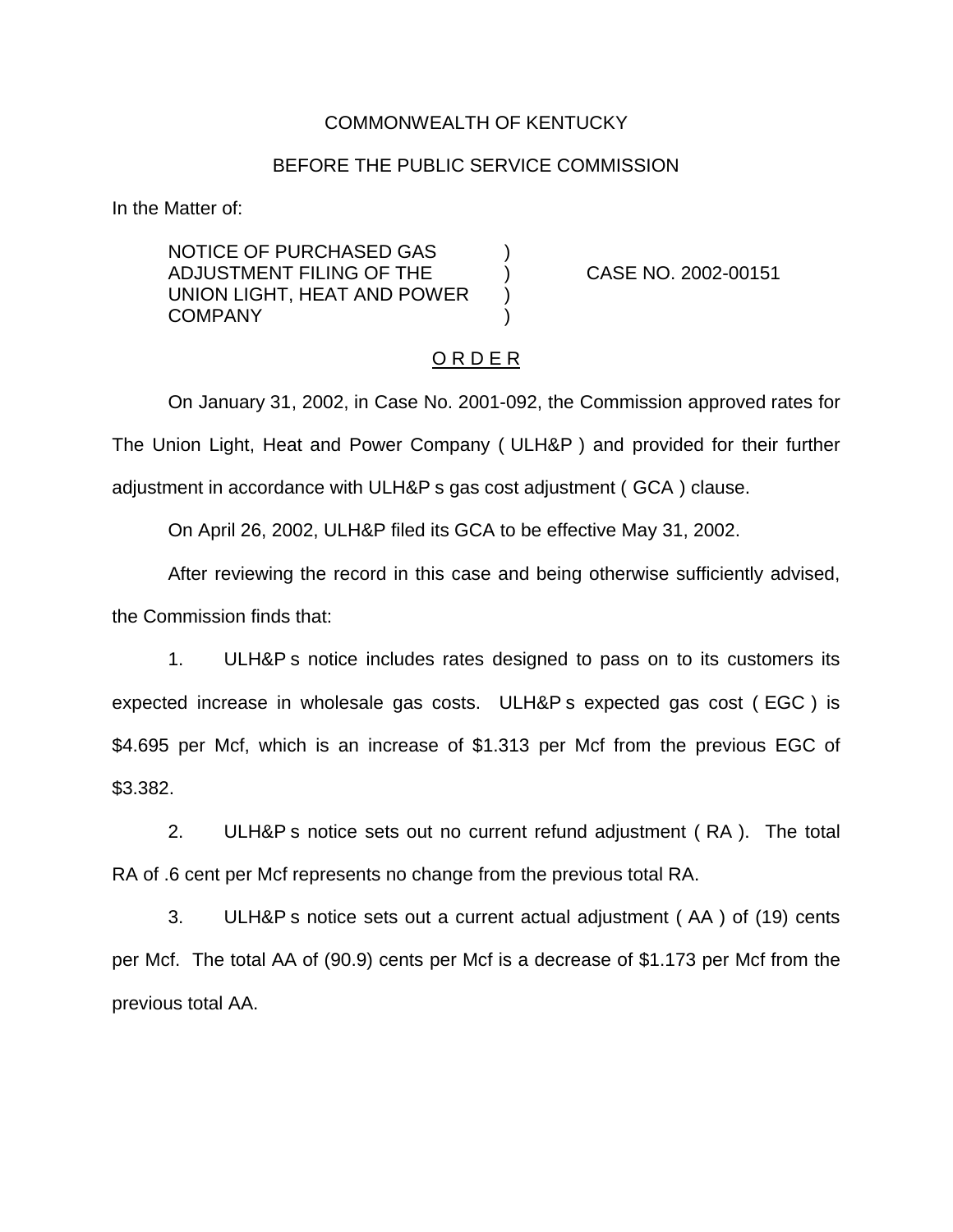4. ULH&P s notice sets out a current balancing adjustment ( BA ) of 4.1 cents per Mcf. The total BA of 9.4 cents per Mcf is an increase of 7 cents per Mcf from the previous total BA.

5. ULH&P s gas cost recovery rate ( GCR ) is \$3.874 per Mcf, which is 21 cents per Mcf more than its previous GCR of \$3.664.

6. The rates in the Appendix to this Order are fair, just, and reasonable, in the public interest, and should be approved for final meter readings by ULH&P on and after May 31, 2002.

IT IS THEREFORE ORDERED that:

1. The rates in the Appendix to this Order are approved for final meter readings on and after May 31, 2002.

2. Within 20 days from the date of this Order, ULH&P shall file with this Commission its revised tariffs setting out the rates authorized herein.

Done at Frankfort, Kentucky, this 20<sup>th</sup> day of May, 2002.

By the Commission

ATTEST:

1. Rowhen

Deputy Executive Di